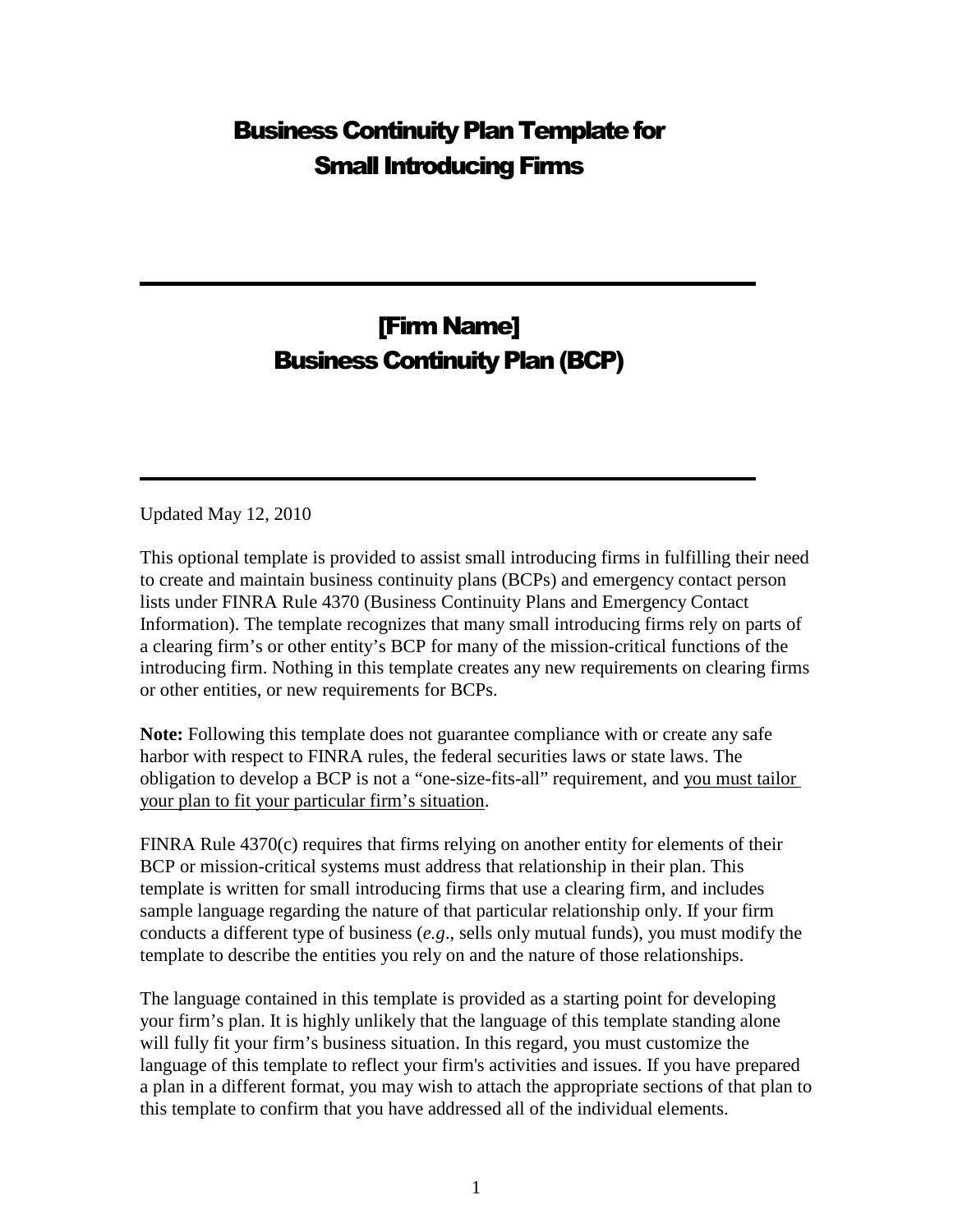Critical Elements

There are 10 critical elements of a BCP specified in FINRA Rule 4370. Each firm need only address the elements applicable to its business, but if you do not include a specified element in your firm's plan, your plan must document why it is not included:

(1) Data back-up and recovery (hard copy and electronic);

(2) All mission critical systems;

(3) Financial and operational assessments;

(4) Alternate communications between customers and the member;

(5) Alternate communications between the member and its employees;

(6) Alternate physical location of employees;

(7) Critical business constituent, bank, and counter-party impact;

- (8) Regulatory reporting;
- (9) Communications with regulators; and

(10) How the firm will assure customers' prompt access to their funds and securities in the event that the member determines that it is unable to continue its business.

Keep in mind that the above-listed elements are not exhaustive; you should address other key areas for your plan to be complete and thorough, based on your firm's business and operations.

*TEXT EXAMPLE*S are provided to give you sample language that you can modify to create your firm's plan.

Material in *italics* provides instructions, citations to relevant rules and other resources that you can use to develop your firm's plan.

The FINRA BCP Web page includes important information and links to other websites with useful information. You may also consider consulting the General Accounting Office's reports on "Potential Terrorist Attacks: Additional Actions Needed to Better Prepare Critical Financial Market Participants," Report Nos. GAO-03-251 (Feb. 2003) and GAO-03-414 (Feb. 2003); the Draft Interagency White Paper on Sound Practices to Strengthen the Resilience of the U. S. Financial System by the Securities and Exchange Commission (SEC) and other federal financial institution regulators; and the business continuity information on the websites of the Securities Industry and Financial Markets Association (SIFMA), the Business Continuity Institute (BCI) and the Financial Services Sector Coordinating Council for Critical Infrastructure Protection and Homeland Security (FSSCC). Firms relying on third-party providers to provide services in connection with their BCPs should review *Notice to Members (NTM) 05-48*, (July 2005). For historical guidance and background, see *NTM 04-37* and *Regulatory Notices 07-42* and *09-60*.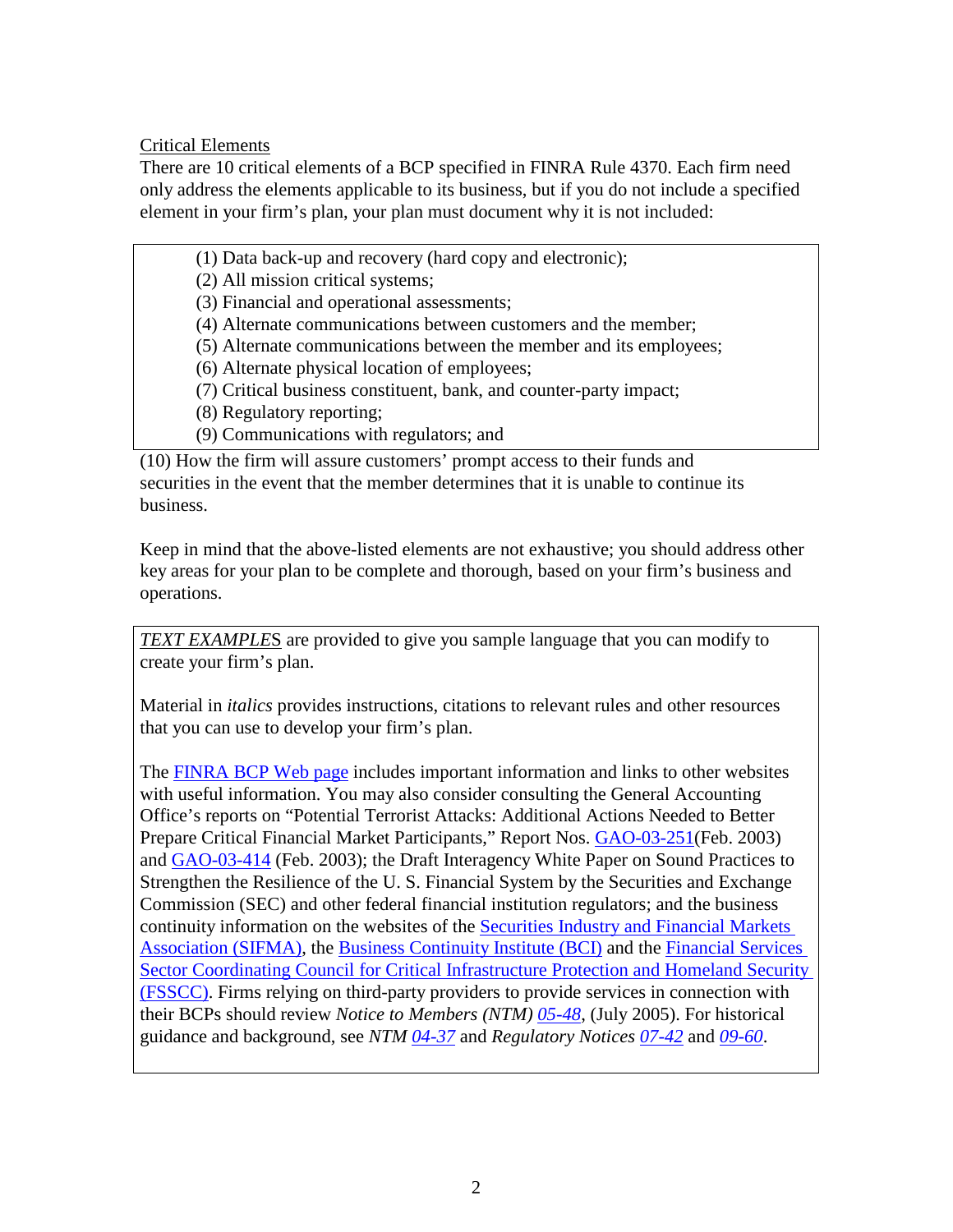# **I. Emergency Contact Persons**

*Identify your firm's two emergency contact persons. Your firm must identify its emergency contact persons through the FINRA Contact System (FCS). In addition, your firm must use FCS to update the contact information promptly (but no later than 30 days following any change in the information) and annually review and update, if necessary, the information within 17 business days after the end of each calendar year. Each emergency contact person must be an associated person of the firm, and at least one emergency contact person must be a member of senior management and a registered principal of the firm. If your firm designates a second emergency contact person who is not a registered principal of your firm, then that contact person must be a member of senior management who has knowledge of the firm's business operations. If your firm has only one associated person, the second emergency contact must be an individual, either registered with another firm or non-registered, who has knowledge of your firm's business operations (e.g., your firm's attorney, accountant or clearing firm contact person).* 

*TEXT EXAMPLE:* Our firm's two emergency contact persons are: [*name, phone number, email*] and [*name, phone number, email - identify second person's relationship to the firm if not a registered principal of the firm*].

The firm will provide FINRA with the contact information for the two emergency contact persons: (1) name; (2) title; (3) mailing address; (4) email address; (5) telephone number; and (6) facsimile number through the FINRA Contact System (FCS). [*Name*] will promptly notify FINRA of any change in this information through FCS (but no later than 30 days following the change) and will review, and if necessary update, this information within 17 business days after the end of each calendar year.

*Rule: FINRA Rule 4370(f); NASD Rule 1160.*

# **II. Firm Policy**

*State your firm's objectives for business continuity in the face of both internal and external significant business disruptions (SBDs), including your firm's obligation to grant customers access to their funds and securities in the event of a significant business disruption. This policy should be given to all employees. State who has the authority to execute the plan, where the plan is stored, and how to access the plan.*

*TEXT EXAMPLE*: Our firm's policy is to respond to a Significant Business Disruption (SBD) by safeguarding employees' lives and firm property, making a financial and operational assessment, quickly recovering and resuming operations, protecting all of the firm's books and records, and allowing our customers to transact business. In the event that we determine we are unable to continue our business, we will assure customers prompt access to their funds and securities.

# A. Significant Business Disruptions (SBDs)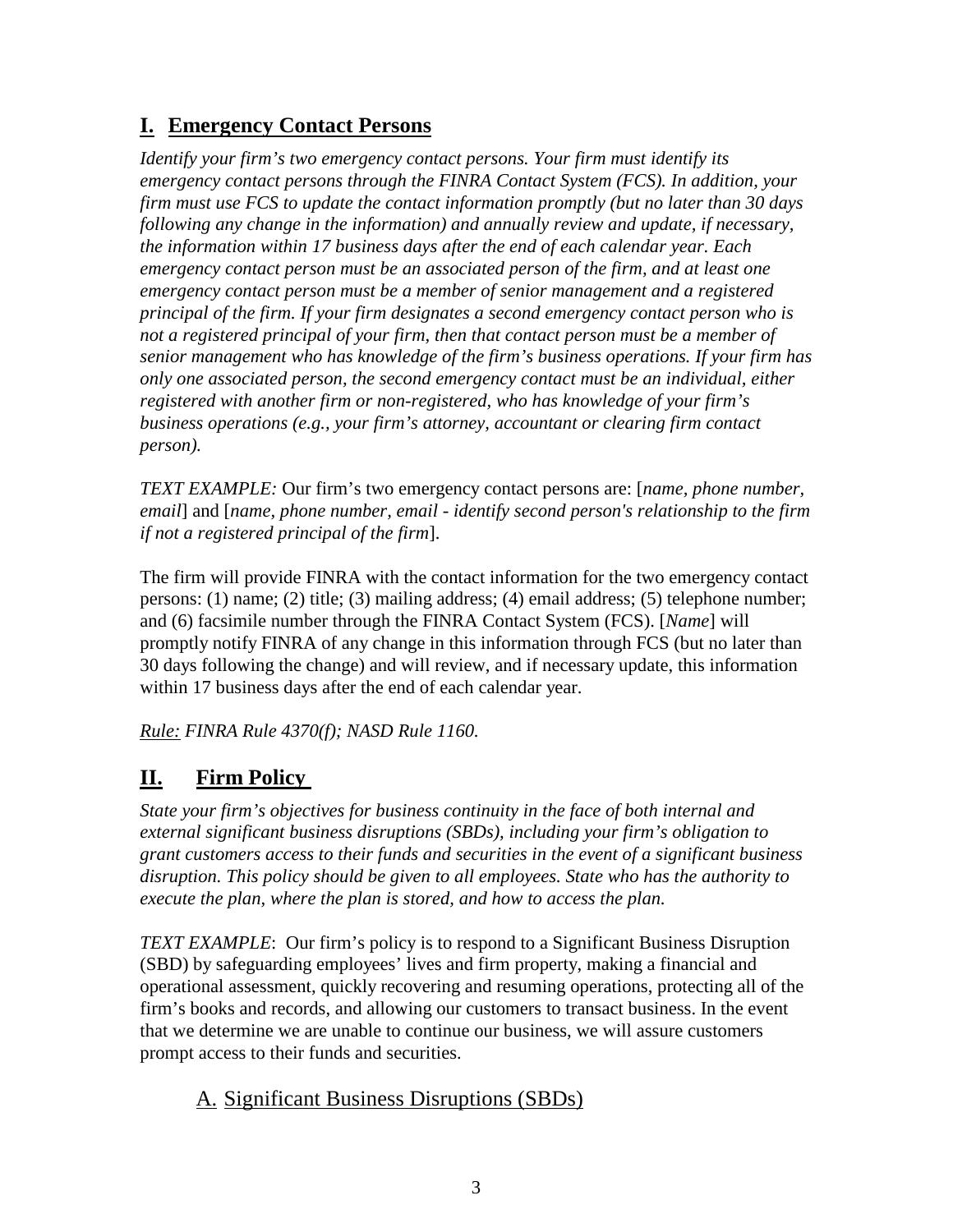Our plan anticipates two kinds of SBDs, internal and external. Internal SBDs affect only our firm's ability to communicate and do business, such as a fire in our building. External SBDs prevent the operation of the securities markets or a number of firms, such as a terrorist attack, a city flood, or a wide-scale, regional disruption. Our response to an external SBD relies more heavily on other organizations and systems, especially on the capabilities of our clearing firm.

# B. Approval and Execution Authority

[*Name, title*], a registered principal, is responsible for approving the plan and for conducting the required annual review. [*Name, title*] has the authority to execute this BCP.

# C. Plan Location and Access

Our firm will maintain copies of its BCP plan and the annual reviews, and the changes that have been made to it for inspection. An electronic copy of our plan is located on [*server name*] in the [*file/folder name*].

*Rule: FINRA Rule 4370(b), (d) and (e).*

# **III. Business Description**

*State the types of business that your firm conducts.* 

*TEXT EXAMPLE:* Our firm conducts business in equity, fixed income, and derivative securities. Our firm is an introducing firm and does not perform any type of clearing function for itself or others. Furthermore, we do not hold customer funds or securities. We accept and enter orders. All transactions are sent to our clearing firm, which [executes our orders,] compares them, allocates them, clears and settles them. Our clearing firm also maintains our customers' accounts, can grant customers access to them, and delivers funds and securities. Our firm services only retail customers [*OR* retail and institutional customers]. We do not engage in any private placements.

Our clearing firm is [*name, address, phone number, email address, website*] and our contact person at that clearing firm is [*name, phone number, email*]. Our clearing firm has also given us the following alternative contact in the event it cannot be reached: [*name, address, phone number, email address, website*]

# **IV. Office Locations**

*List the locations of all of your offices, registered and unregistered, and state the means of transportation that employees may use to reach that facility. State also which mission critical systems, as defined below, take place at each location.*

TEXT EXAMPLE: *Our firm has offices located in Location #1 and Location #2.*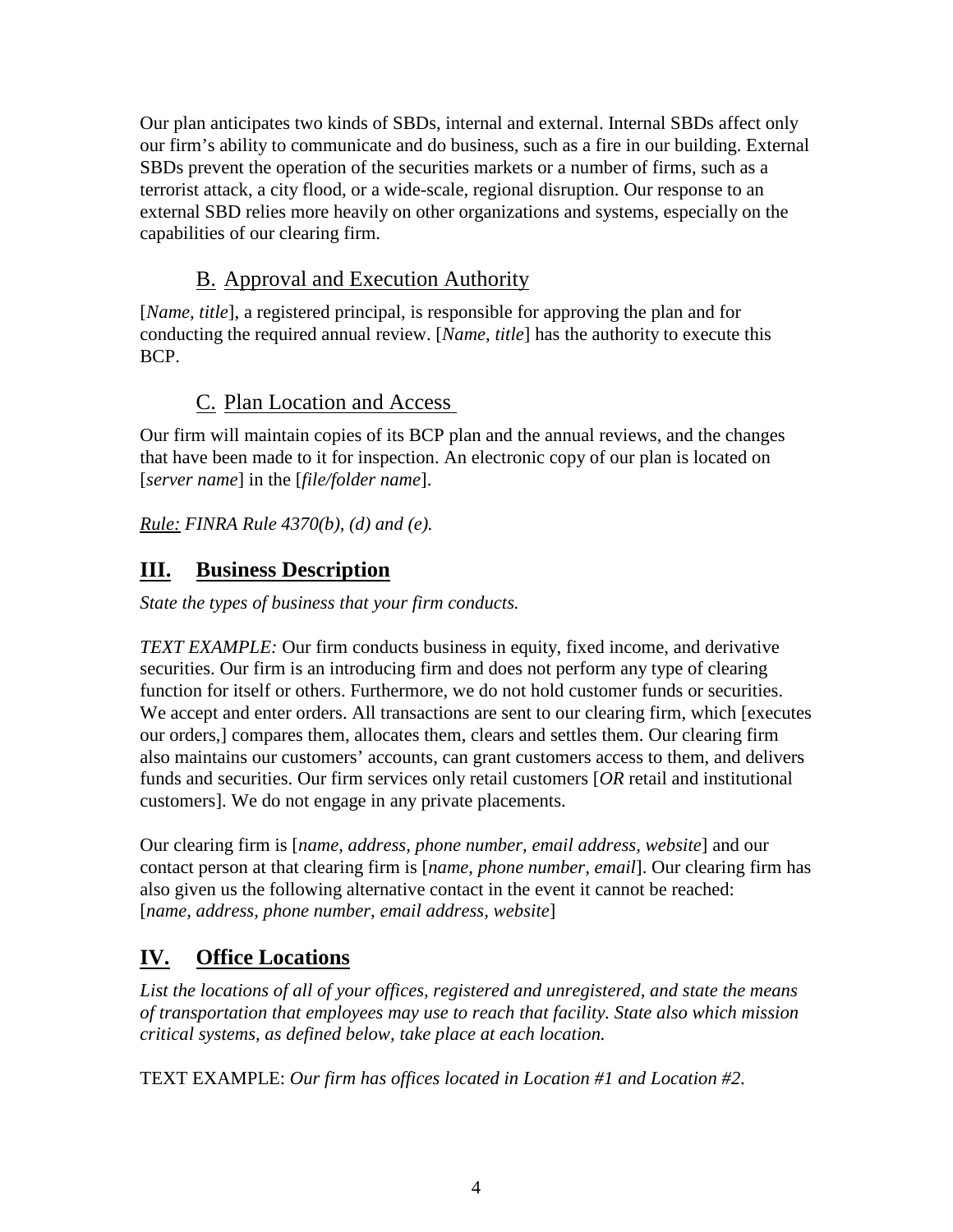### A. Office Location #1

Our Location #1 Office is located at [*address*]. Its main telephone number is [*insert*]. Our employees may travel to that office by means of [*insert all that apply (e.g., foot, car, subway, train, bus, boat, plane, etc.)*]. We engage in order taking and entry at this location.

## B. Office Location #2

Our Location #2 Office is located at [*address*]. Its main telephone number is [*insert*]. Our employees may travel to that office by means of [*insert all that apply e.g., foot, car, subway, train, bus, boat, plane, etc.)*]. We engage in order taking and entry at this location.

# **V. Alternative Physical Location(s) of Employees**

*List the alternate physical location(s) your firm will use in the event an SBD affects the operation of your office locations.* 

TEXT EXAMPLE: In the event of an SBD, we will move our staff from affected office(s) to the closest of our unaffected office location(s). If none of our other office locations is available to receive those staff, we will move them to [*name of firm, (if different), address*]. Its main telephone number is [*phone number*].

*Rule: FINRA Rule 4370(c)(6).*

# **VI. Customers' Access to Funds and Securities**

*State that your firm does not maintain custody of customers' funds or securities and how your firm will make them available to customers in the event of an SBD. State the entity at which such funds and securities are held and how your firm will facilitate access to them. Describe any relationship between your firm's ability to grant customer access to funds and securities and Securities Investor Protection Corporation (SIPC) regulations on the disbursement of funds and securities.* 

*TEXT EXAMPLE:* Our firm does not maintain custody of customers' funds or securities, which are maintained at our clearing firm, [*insert name*]. In the event of an internal or external SBD, if telephone service is available, our registered persons will take customer orders or instructions and contact our clearing firm on their behalf, and if our Web access is available, our firm will post on our website that customers may access their funds and securities by contacting [*insert contact information*]. The firm will make this information available to customers through its disclosure policy.

If SIPC determines that we are unable to meet our obligations to our customers or if our liabilities exceed our assets in violation of Securities Exchange Act Rule 15c3-1, SIPC may seek to appoint a trustee to disburse our assets to customers. We will assist SIPC and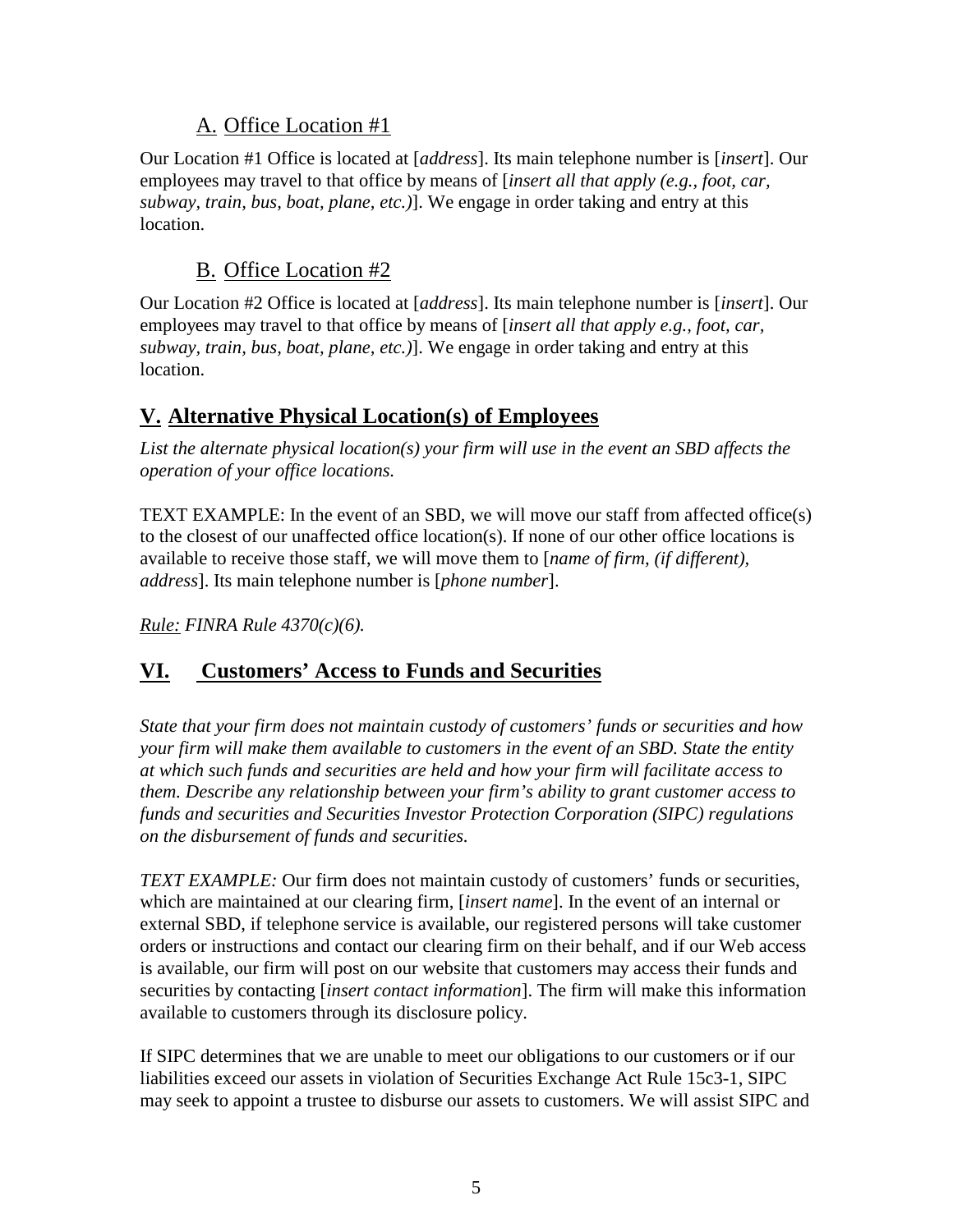the trustee by providing our books and records identifying customer accounts subject to SIPC regulation [and *insert any additional procedures*].

*Rules: FINRA Rule 4370(a);* Securities Exchange Act Rule 15c3-1; *see also* 15 U.S.C. § 78eee.

# **VII. Data Back-Up and Recovery (Hard Copy and Electronic)**

*Identify the location of your firm's primary books and records (hard copy and electronic) and the location of your firm's back-up books and records (hard copy and electronic). Describe how your firm backs up its data. In addition, describe how your firm will recover data in the event of an SBD.* 

*TEXT EXAMPLE*: Our firm maintains its primary hard copy books and records and its electronic records at [*address*]. [*Name, title, phone number*] is responsible for the maintenance of these books and records. Our firm maintains the following document types and forms that are not transmitted to our clearing firm: [*List document types and forms, such as new account forms, etc*.].

Our firm maintains its back-up hard copy books and records at [*other address*]. These records are [*paper copies, microfilm, etc.*]. [*Name, title, phone number*] is responsible for the maintenance of these back-up books and records. Our firm backs up its paper records by copying and taking them to our back-up site. We back up our records every [*time period*].

The firm backs up its electronic records daily [*or other time period*] by [*describe process*], and keeps a copy at [*other address; may be the same as hard copy back-up site*].

In the event of an internal or external SBD that causes the loss of our paper records, we will physically recover them from our back-up site. If our primary site is inoperable, we will continue operations from our back-up site or an alternate location. For the loss of electronic records, we will either physically recover the storage media or electronically recover data from our back-up site, or, if our primary site is inoperable, continue operations from our back-up site or an alternate location.

*Rule: FINRA Rule 4370(c)(1).*

# **VIII. Financial and Operational Assessments**

*Describe your firm's procedures to identify changes in its operational, financial and credit risk exposures in the event of an SBD. Your firm should periodically assess the changes in these exposures and quickly make such an assessment in connection with an SBD.*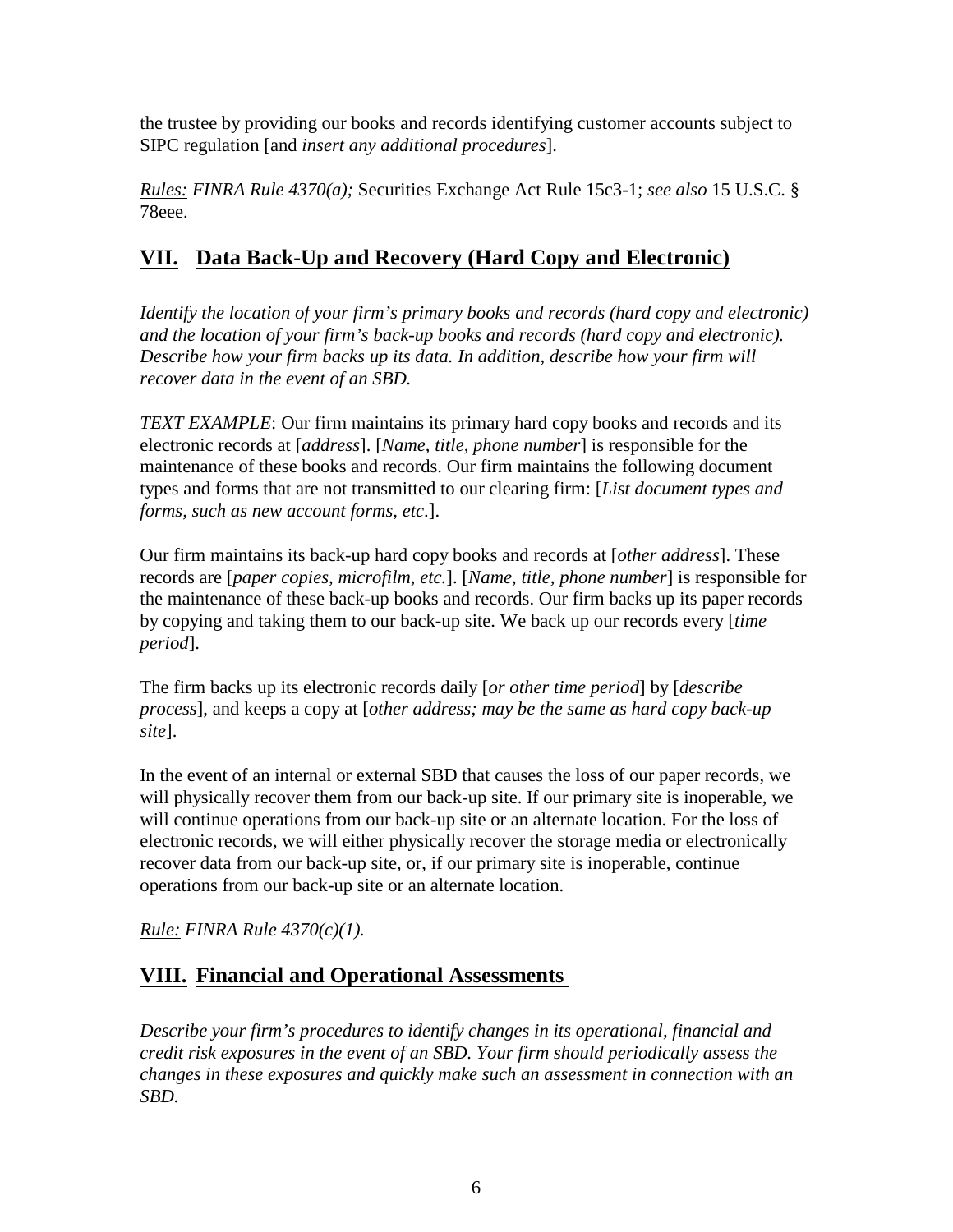# A. Operational Risk

*Operational risk includes the firm's ability to maintain communications with customers and to retrieve key activity records through its mission critical systems.* 

*TEXT EXAMPLE:* In the event of an SBD, we will immediately identify what means will permit us to communicate with our customers, employees, critical business constituents, critical banks, critical counter-parties and regulators. Although the effects of an SBD will determine the means of alternative communication, the communications options we will employ will include [*our website, telephone voice mail, secure email, etc.*]. In addition, we will retrieve our key activity records as described in the section above, Data Back-Up and Recovery (Hard Copy and Electronic).

*Rules: FINRA Rules 4370(c)(3),(c)(4), (c)(5), (c)(7), (c)(9 & (g)(2)).*

## B. Financial and Credit Risk

*Financial risk involves the firm's ability to fund operations and maintain adequate financing and sufficient capital. The firm also may face credit risk (where its investments may erode from the lack of liquidity in the broader market), which would also hinder the ability of the firm's counterparties to fulfill their obligations.* 

*TEXT EXAMPLE:* In the event of an SBD, we will determine the value and liquidity of our investments and other assets to evaluate our ability to continue to fund our operations and remain in capital compliance. We will contact our clearing firm, critical banks and investors to apprise them of our financial status. If we determine that we may be unable to meet our obligations to those counter-parties or otherwise continue to fund our operations, we will request additional financing from our bank or other credit sources to fulfill our obligations to our customers and clients. If we cannot remedy a capital deficiency, we will file appropriate notices with our regulators and immediately take appropriate steps, including [*insert procedures*].

*Rules: FINRA Rules 4370(c)(3), (c)(8) & (g)(2).*

## **IX. Mission Critical Systems**

*Describe your firm's mission critical systems and whether your firm or your clearing firm has responsibility for them, and your firm's review of its clearing firm's capabilities to perform mission critical functions for your firm.*

*TEXT EXAMPLE:* Our firm's "mission critical systems" are those that ensure prompt and accurate processing of securities transactions, including order taking, entry, execution, comparison, allocation, clearance and settlement of securities transactions, the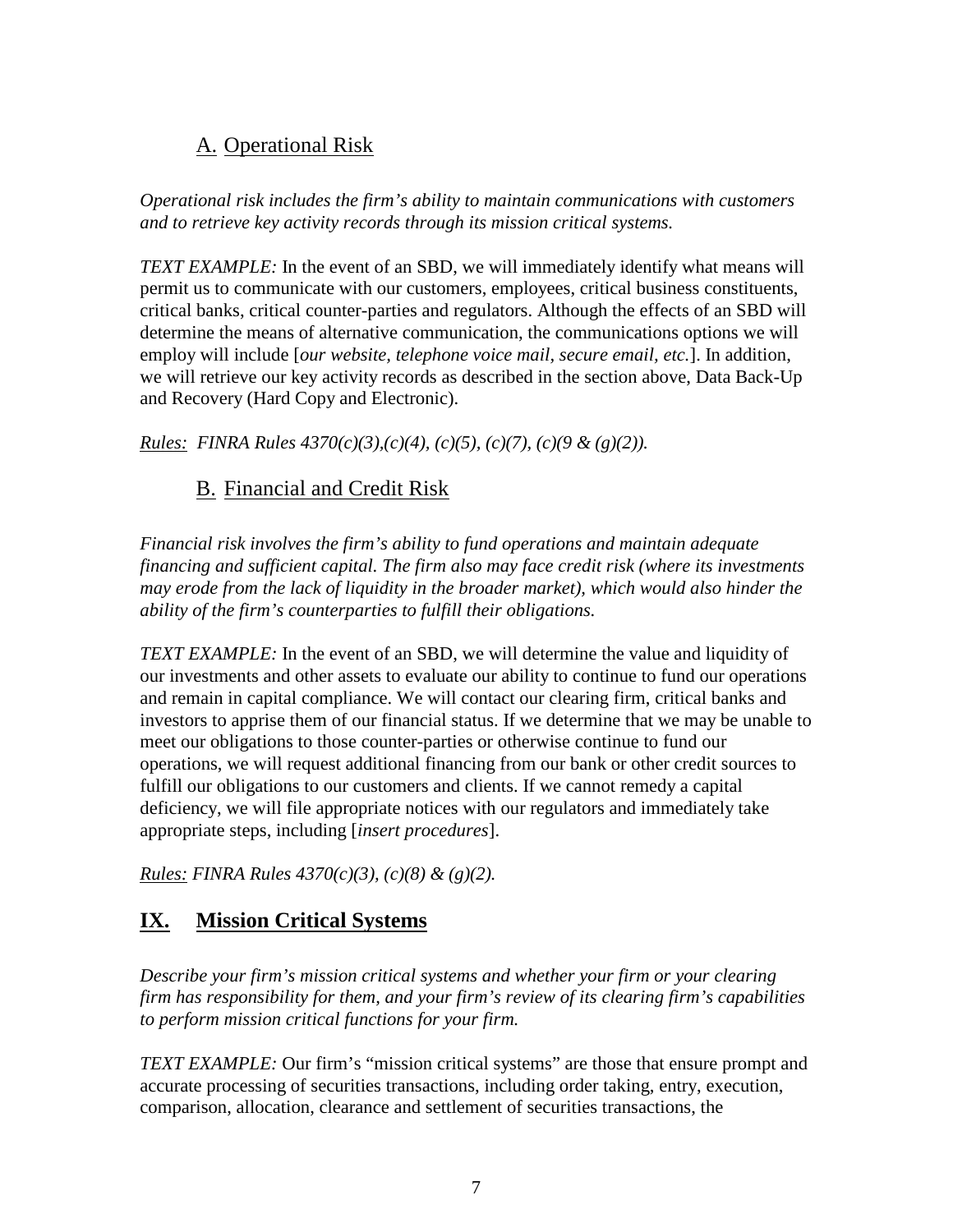maintenance of customer accounts, access to customer accounts and the delivery of funds and securities. More specifically, these systems include: [*list systems names and their functions*].

We have primary responsibility for establishing and maintaining our business relationships with our customers and have sole responsibility for our mission critical functions of order taking [and] entry [and execution]. Our clearing firm provides, through contract, the [execution,] comparison, allocation, clearance and settlement of securities transactions, maintenance of customer accounts, access to customer accounts and the delivery of funds and securities.

Our clearing firm contract provides that our clearing firm will maintain a business continuity plan and the capacity to execute that plan. Our clearing firm represents that it will advise us of any material changes to its plan that might affect our ability to maintain our business [and has presented us with an executive summary of its plan, which is attached]. In the event our clearing firm executes its plan, it represents that it will notify us of such execution and provide us equal access to services as its other customers. If we reasonably determine that our clearing firm has not or cannot put its plan in place quickly enough to meet our needs, or is otherwise unable to provide access to such services, our clearing firm represents that it will assist us in seeking services from an alternative source.

Our clearing firm represents that it backs up our records at a remote [or, *preferably,* out of region] site. Our clearing firm represents that it operates a back-up operating facility in a geographically separate area with the capability to conduct the same volume of business as its primary site. Our clearing firm has also confirmed the effectiveness of its back-up arrangements to recover from a wide scale disruption by testing[, and it has confirmed that it tests its back-up arrangements every *time period*]*.* 

Recovery-time objectives provide concrete goals to plan for and test against. They are not, however, hard and fast deadlines that must be met in every emergency situation, and various external factors surrounding a disruption, such as time of day, scope of disruption and status of critical infrastructure—particularly telecommunications—can affect actual recovery times. Recovery refers to the restoration of clearing and settlement activities after a wide-scale disruption; resumption refers to the capacity to accept and process new transactions and payments after a wide-scale disruption. Our clearing firm has the following SBD recovery time and resumption objectives: recovery time period of [*e.g., within 4 hours*]*;* and resumption time of [*e.g., within the same business day*].

[*Name*] will periodically review our clearing firm's capabilities to perform the mission critical functions the clearing firm has contracted to perform for our firm.

## A. Our Firm's Mission Critical Systems

**1. Order Taking**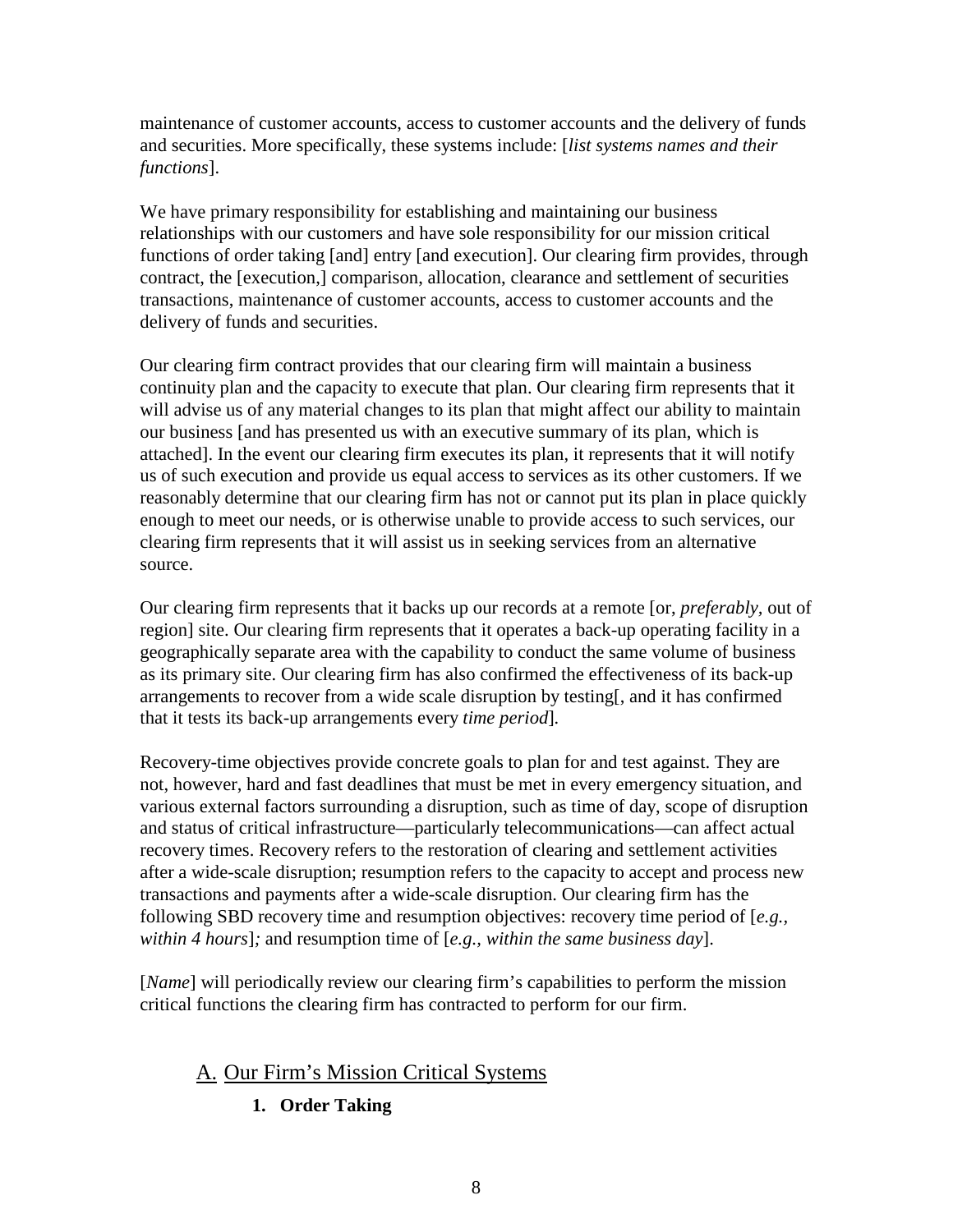*Describe how your firm will handle order taking in the event of an SBD.* 

*TEXT EXAMPLE*: Currently, our firm receives orders from customers via [*insert all that apply (e.g., telephone, fax, email, website at [insert URL], in-person visits by the customer, etc.)*]. During an SBD, either internal or external, we will continue to take orders through any of these methods that are available and reliable, and in addition, as communications permit, we will inform our customers when communications become available to tell them what alternatives they have to send their orders to us. Customers will be informed of alternatives by [*insert method*]. If necessary, we will advise our customers to place orders directly with our clearing firm at [*insert clearing firm contact information*].

#### **2. Order Entry**

*Describe your firm's procedures if an SBD prevents it from entering orders received from customers.* 

*TEXT EXAMPLE*: Currently, our firm enters orders by recording them on paper and electronically and sending them to our clearing firm electronically or telephonically. *Alternatively,* we place customer orders through [*insert name of system*]*.* We have contacted [*name of system(s)*] and were told that, under its BCP, we can expect [*services*] within [*time*]*.*

In the event of an internal SBD, we will enter and send records to our clearing firm by the fastest alternative means available, which include [*insert means your firm will use*]. In the event of an external SBD, we will maintain the order in electronic or paper format, and deliver the order to the clearing firm by the fastest means available when it resumes operations. In addition, during an internal SBD, we may need to refer our customers to deal directly with our clearing firm for order entry.

#### **3. Order Execution**

*If your firm executes orders, describe your procedures if an SBD prevents your firm from executing orders received from customers. If your firm does not execute orders, include order execution in the list of mission critical systems that your clearing firm provides to your firm in the next section, Mission Critical Systems Provided by Our Clearing Firm.* 

*TEXT EXAMPLE*: We currently execute orders by [*describe current execution procedures*]. In the event of an internal SBD, we would [*describe your execution procedures in the event of an internal SBD*]. In the event of an external SBD, we would [*describe your execution procedures in the event of an external SBD*].

#### **4. Other Services Currently Provided to Customers**

*TEXT EXAMPLE*: In addition to those services listed above in this section, we also [*describe any other services you provide customers*]. In the event of an internal SBD, we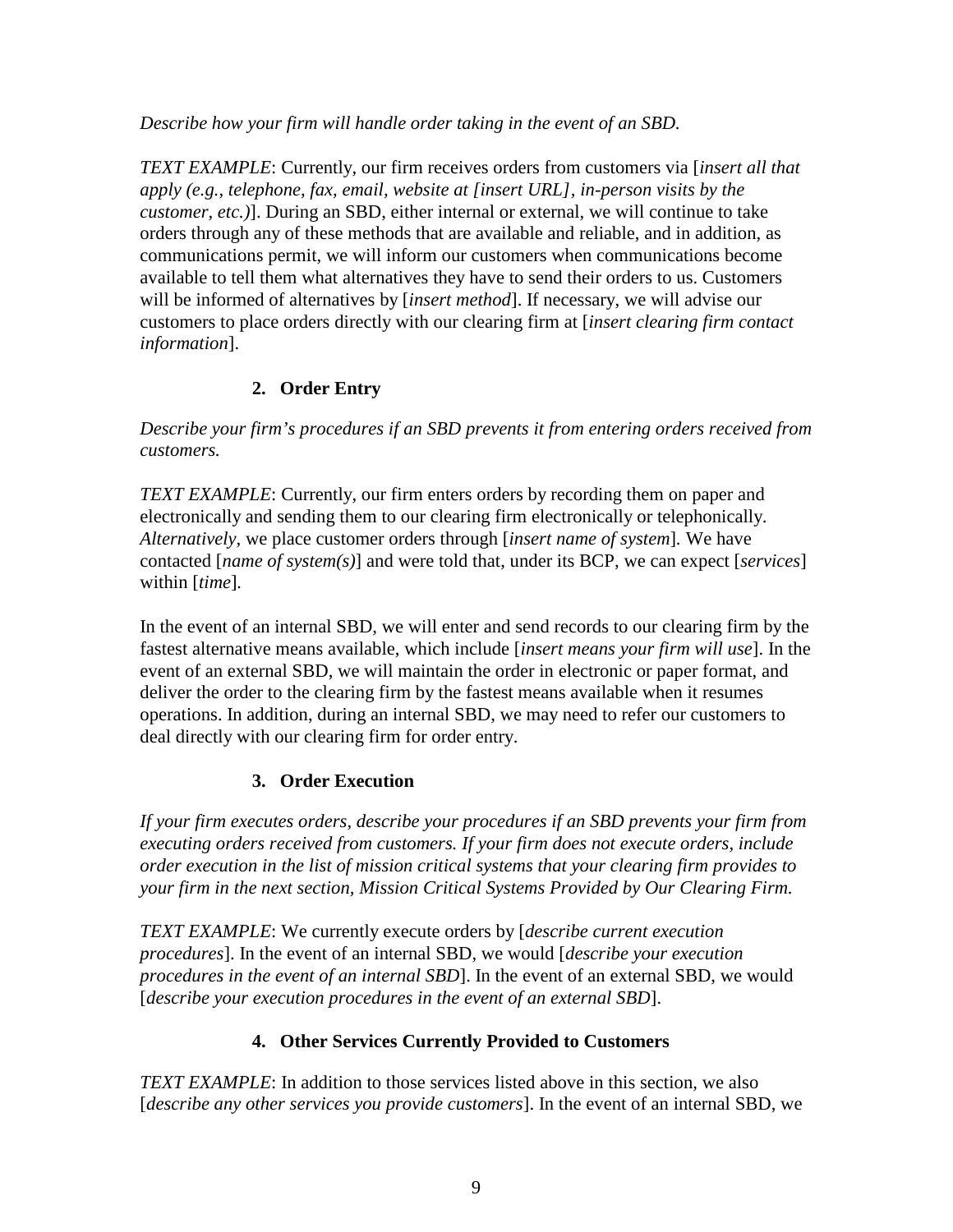would [*describe how you would provide those services in the event of an internal SBD*]. In the event of an external SBD, we would [*describe how you would provide those services in the event of an external SBD*].

# B. Mission Critical Systems Provided by Our Clearing Firm

*Describe the arrangements you have with your clearing firm to provide other mission critical systems.*

*TEXT EXAMPLE*: Our firm relies, by contract, on our clearing firm to provide [order execution], order comparison, order allocation, customer account maintenance and/or access and delivery of funds and securities.

*Rules: FINRA Rules 3510(c)(2) & (g)(1).*

# **X. Alternate Communications Between the Firm and Customers, Employees, and Regulators**

# A. Customers

*Describe the alternate means of communications that your firm will use to communicate with its customers in the event of an SBD.* 

*TEXT EXAMPLE:* We now communicate with our customers using [*insert all that apply (e.g., the telephone, email, our website, fax, U.S. mail and in-person visits at our firm or another location)*]. In the event of an SBD, we will assess which means of communication are still available to us, and use the means closest in speed and form (written or oral) to the means that we have used in the past to communicate with the other party. For example, if we have communicated with a party by email but the Internet is unavailable, we will call them on the telephone and follow up where a record is needed with paper copy in the U.S. mail.

*Rule: FINRA Rule 4370(c)(4).*

## B. Employees

*Describe the alternate means of communications that your firm will use to communicate with its employees in the event of an SBD.*

*TEXT EXAMPLE:* We now communicate with our employees using [*insert all that apply (e.g., telephone, email, and in person, etc.)*]. In the event of an SBD, we will assess which means of communication are still available to us, and use the means closest in speed and form (written or oral) to the means that we have used in the past to communicate with the other party. We will also employ a call tree so that senior management can reach all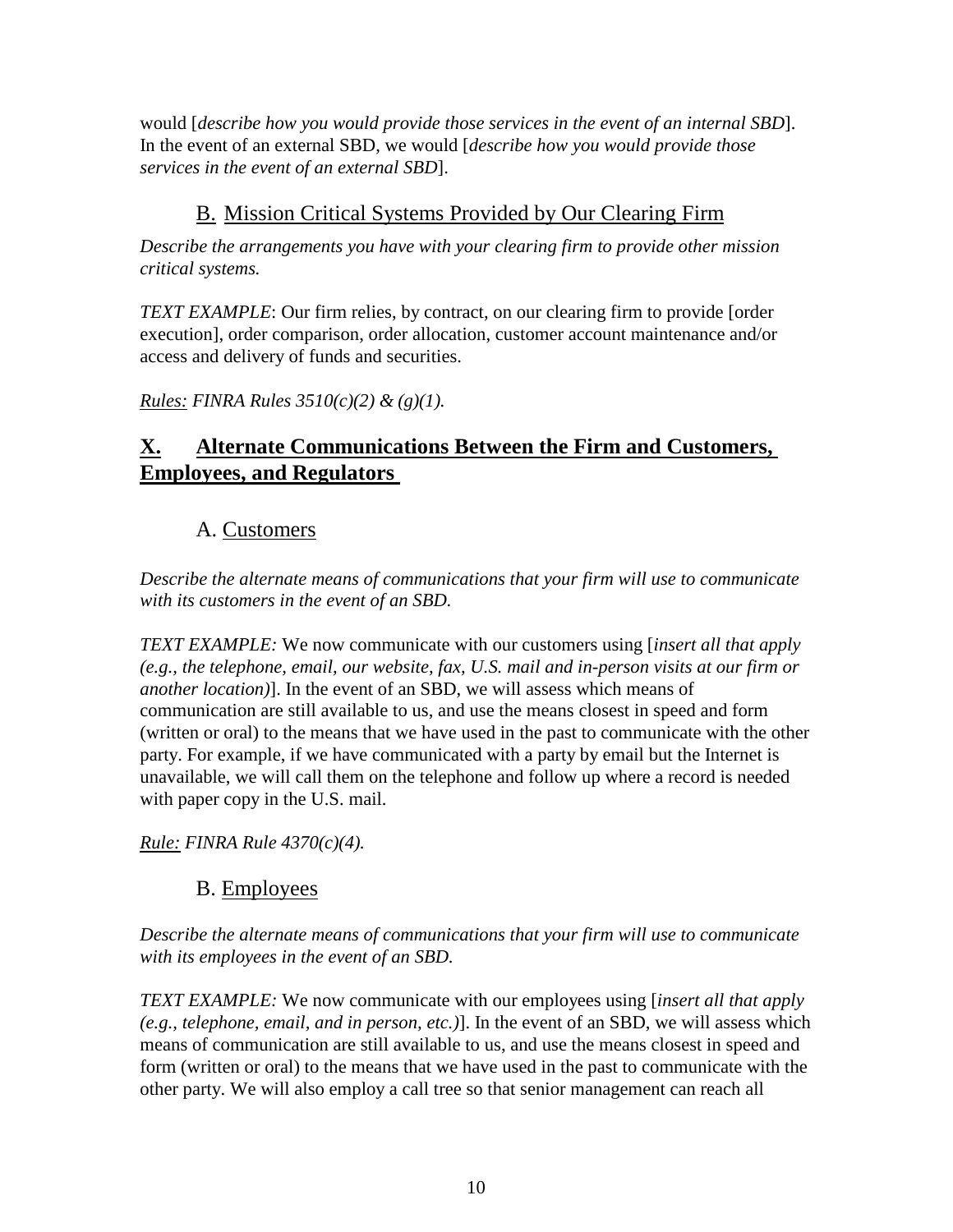employees quickly during an SBD. The call tree includes all staff home and office phone numbers. We have identified persons, noted below, who live near each other and may reach each other in person:

| <b>Caller</b>        | <b>Call Recipients</b>         |
|----------------------|--------------------------------|
| [ $e.g., Person A$ ] | Person B, Person C, Person D   |
| Person C             | Person E, Person F, Person G.] |
|                      |                                |
|                      |                                |
|                      |                                |
|                      |                                |
|                      |                                |
|                      |                                |

The person to invoke use of the call tree is: [*insert name*]

*Rule: FINRA Rule 4370(c)(5).*

## C. Regulators

*Describe the alternate means of communications that your firm will use to communicate with its regulators in the event of an SBD.* 

*TEXT EXAMPLE:* We are currently members of the following self-regulatory organizations (SROs), and are also regulated by: [*insert list of applicable SRO, federal and state securities regulators*]*.* We communicate with our regulators using [*insert all that apply e.g., telephone, email, fax, U.S. mail, in person, etc.)*]. In the event of an SBD, we will assess which means of communication are still available to us, and use the means closest in speed and form (written or oral) to the means that we have used in the past to communicate with the other party.

*Rule: FINRA Rule 4370(c)(9).*

# **XI. Critical Business Constituents, Banks, and Counter-Parties**

*Describe your firm's procedures to identify changes in the impact an SBD will have on its relationship with its critical business constituents, banks, and counter-parties, and how it will deal with those impacts.* 

## A. Business constituents

TEXT EXAMPLE: We have contacted our critical business constituents (businesses with which we have an ongoing commercial relationship in support of our operating activities,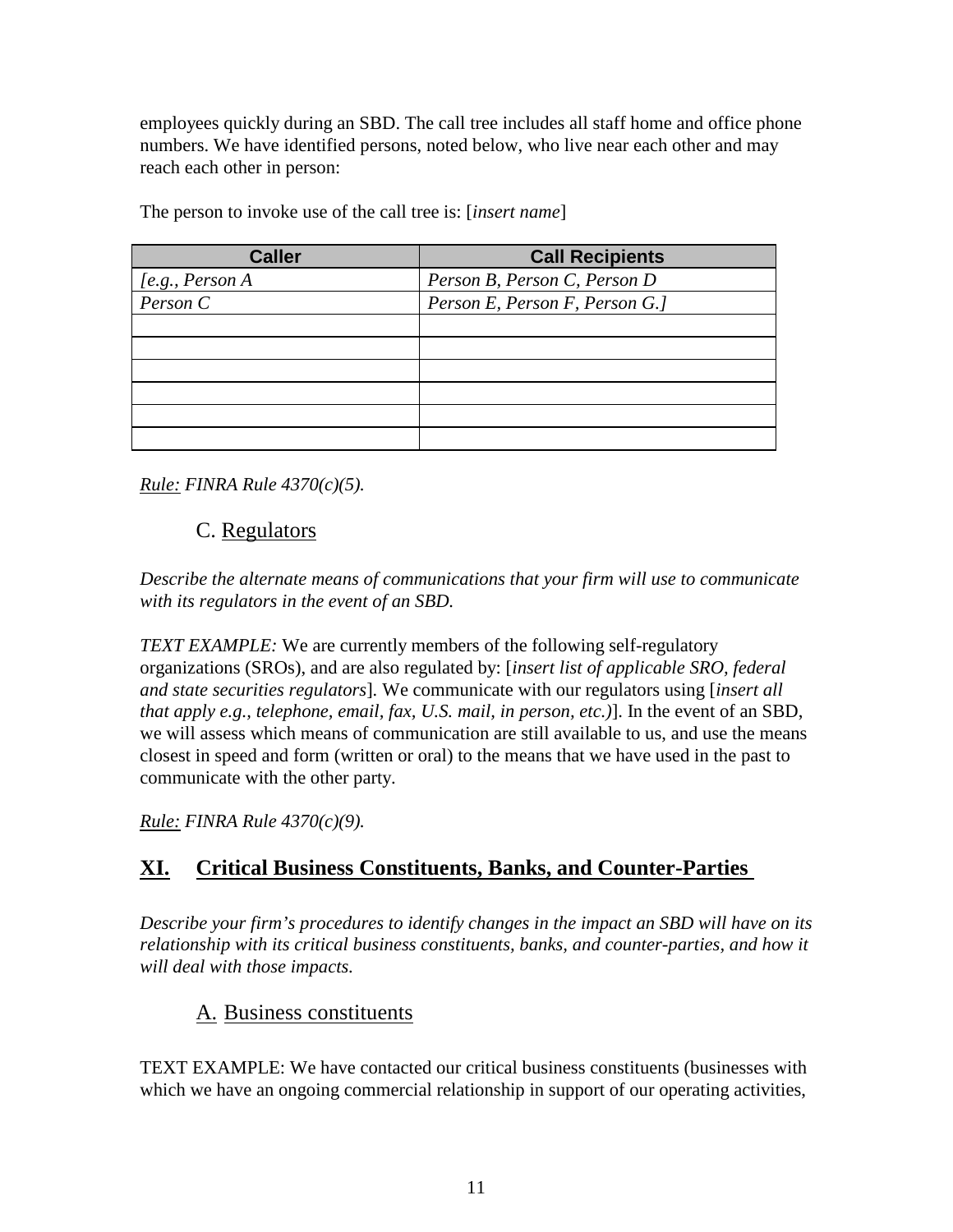such as vendors providing us critical services), and determined the extent to which we can continue our business relationship with them in light of the internal or external SBD. We will quickly establish alternative arrangements if a business constituent can no longer provide the needed goods or services when we need them because of a SBD to them or our firm. [*or* we have entered into a supplemental contract with certain critical business constituents to provide such services. The alternative suppliers are disclosed below.] Our major suppliers are: [*list service/product, supplier's name, address and phone number and any alternative supplier's name, address, and phone number*.]

*Rules: FINRA Rule 4370(c)(7).*

## B. Banks

*TEXT EXAMPLE:* We have contacted our banks and lenders to determine if they can continue to provide the financing that we will need in light of the internal or external SBD. The bank maintaining our operating account is: [*list bank name, address, phone number, and contact*]. The bank maintaining our Proprietary Account of Introducing Brokers/Dealers (PAIB account) is [*list bank name, address, phone number, and contact*]. If our banks and other lenders are unable to provide the financing, we will seek alternative financing immediately from [*bank/lender name, address, and phone numbers*].

*Rules: FINRA Rule 4370(c)(7).*

## C. Counter-Parties

*TEXT EXAMPLE:* We have contacted our critical counterparties, such as other brokerdealers or institutional customers, to determine if we will be able to carry out our transactions with them in light of the internal or external SBD. Where the transactions cannot be completed, we will work with our clearing firm or contact those counterparties directly to make alternative arrangements to complete those transactions as soon as possible.

*Rules: FINRA Rule 4370(c)(7).*

# **XII. Regulatory Reporting**

*Describe how your firm will file its regulatory reports in the event of an SBD.* 

*TEXT EXAMPLE:* Our firm is subject to regulation by: [*insert list of applicable federal, self-regulatory organization and state securities regulators.*] We now file reports with our regulators using paper copies in the U.S. mail, and electronically using fax, email and the Internet. In the event of an SBD, we will check with the SEC, FINRA and other regulators to determine which means of filing are still available to us, and use the means closest in speed and form (written or oral) to our previous filing method. In the event that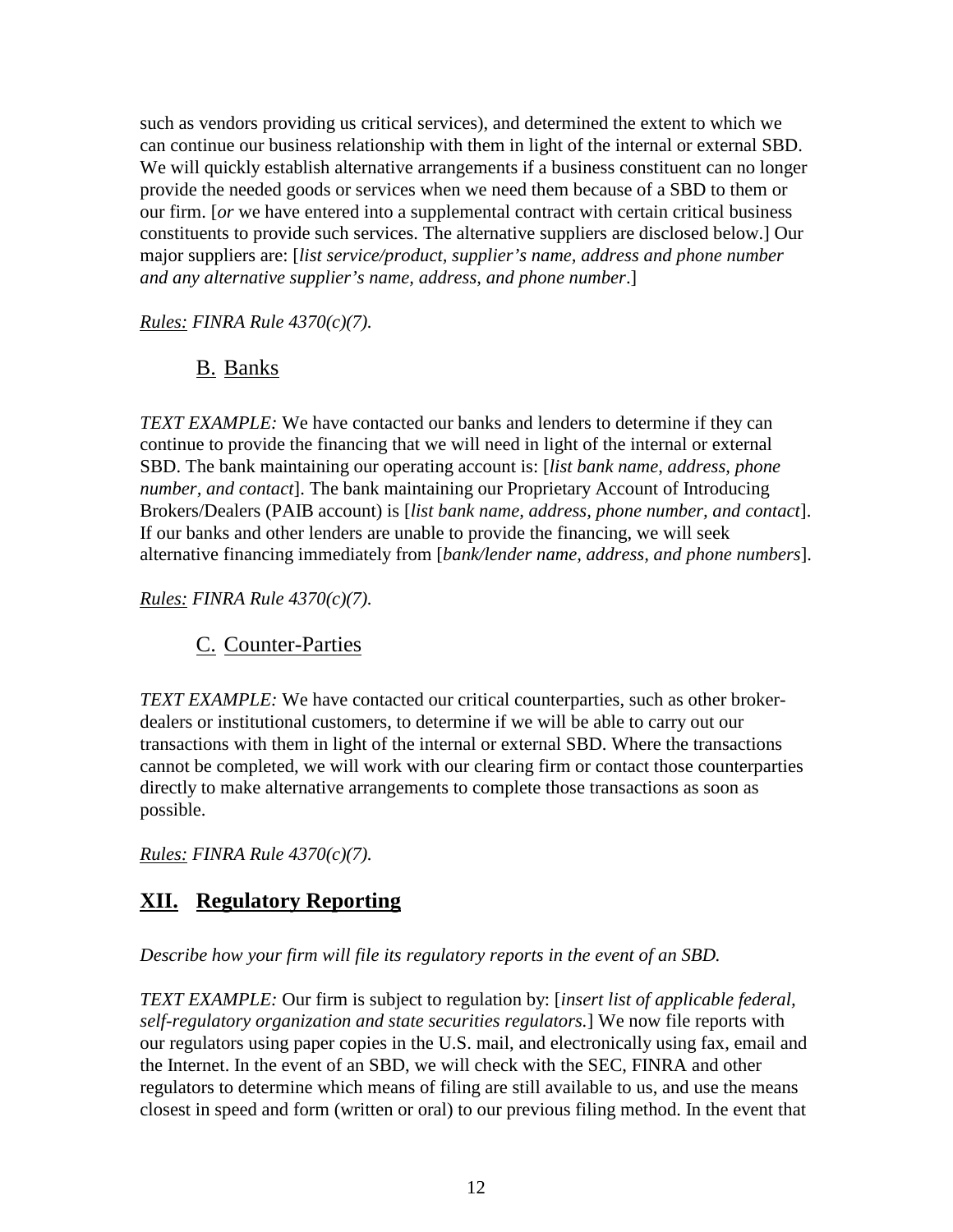we cannot contact our regulators, we will continue to file required reports using the communication means available to us. [*Insert regulator contact information*].

*Rule: FINRA Rule 4370(c)(8).*

### **XIII. Disclosure of Business Continuity Plan**

*Using the BCP statement TEXT EXAMPLE attached to this template, describe how your firm discloses its business continuity planning to customers. Attach the current version of your disclosure statement.Your firm may use the disclosure statement example attached to this template. See Attachment A. If the disclosure statement example is not used, your firm's disclosure statement must provide the same information as discussed in the example. Your firm's disclosure statement need not disclose the specific location of any back-up facilities, any proprietary information contained in the BCP or the parties with whom the firm has back-up arrangements.*

*. TEXT EXAMPLE:* Attached is our written BCP disclosure statement we provide customers at account opening [*list other times of disclosure if applicable, such as annually]*. We also [post the disclosure statement on our website and] mail it to customers upon request.

*Rule: FINRA Rule 4370(e).*

## **XIV. Updates and Annual Review**

*Describe your firm's plan update policy and annual review of your BCP.*

*TEXT EXAMPLE:* Our firm will update this plan whenever we have a material change to our operations, structure, business or location or to those of our clearing firm. In addition, our firm will review this BCP annually, on [*date*], to modify it for any changes in our operations, structure, business or location or those of our clearing firm.

*Rule: FINRA Rule 4370(b).*

## **XV. Senior Manager Approval**

*Approve the firm's BCP by signing below.* 

*TEXT EXAMPLE*: I have approved this Business Continuity Plan as reasonably designed to enable our firm to meet its obligations to customers in the event of an SBD.

*Rule: FINRA Rule 4370(d).*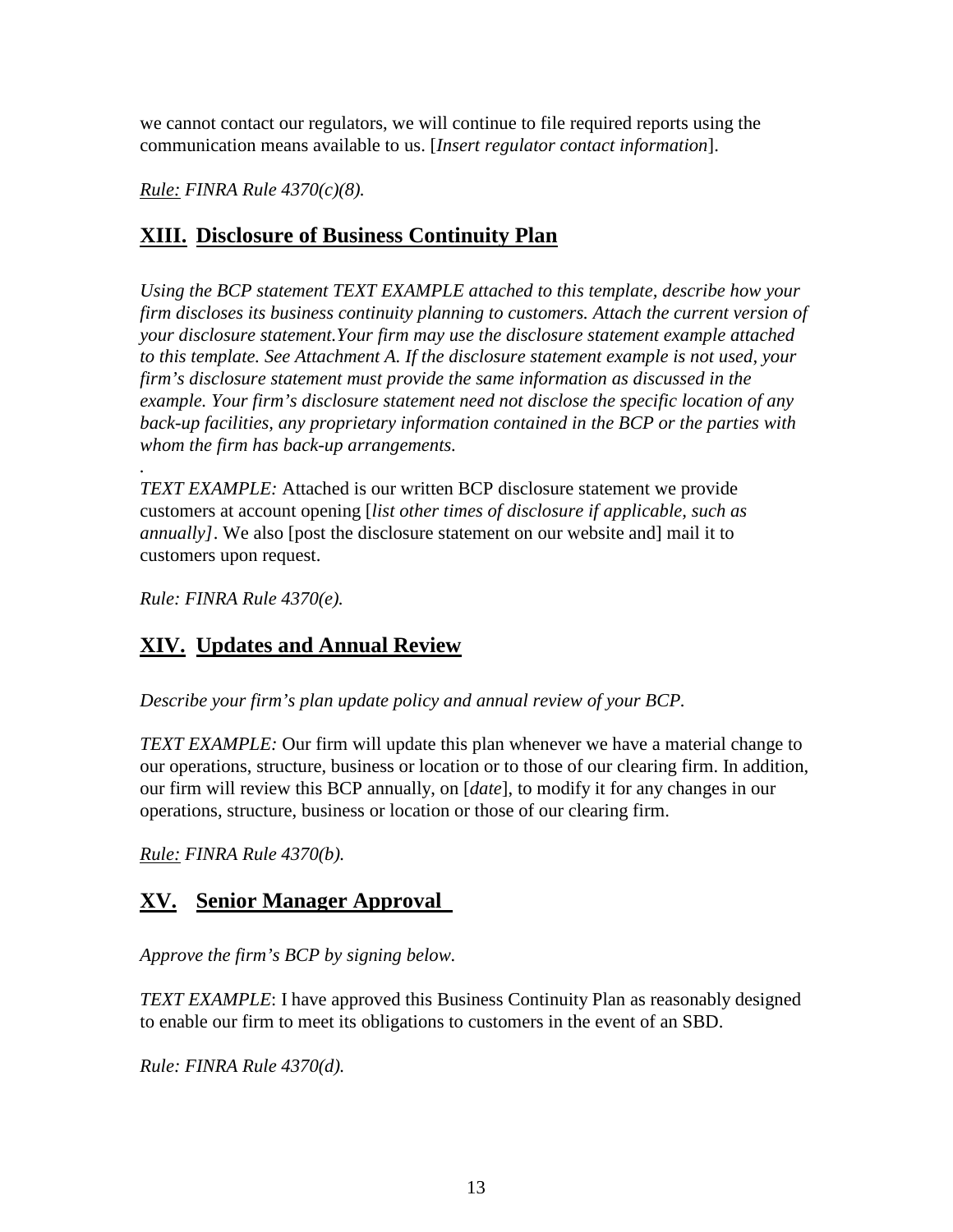| Signed: |  |
|---------|--|
| Title:  |  |
| Date:   |  |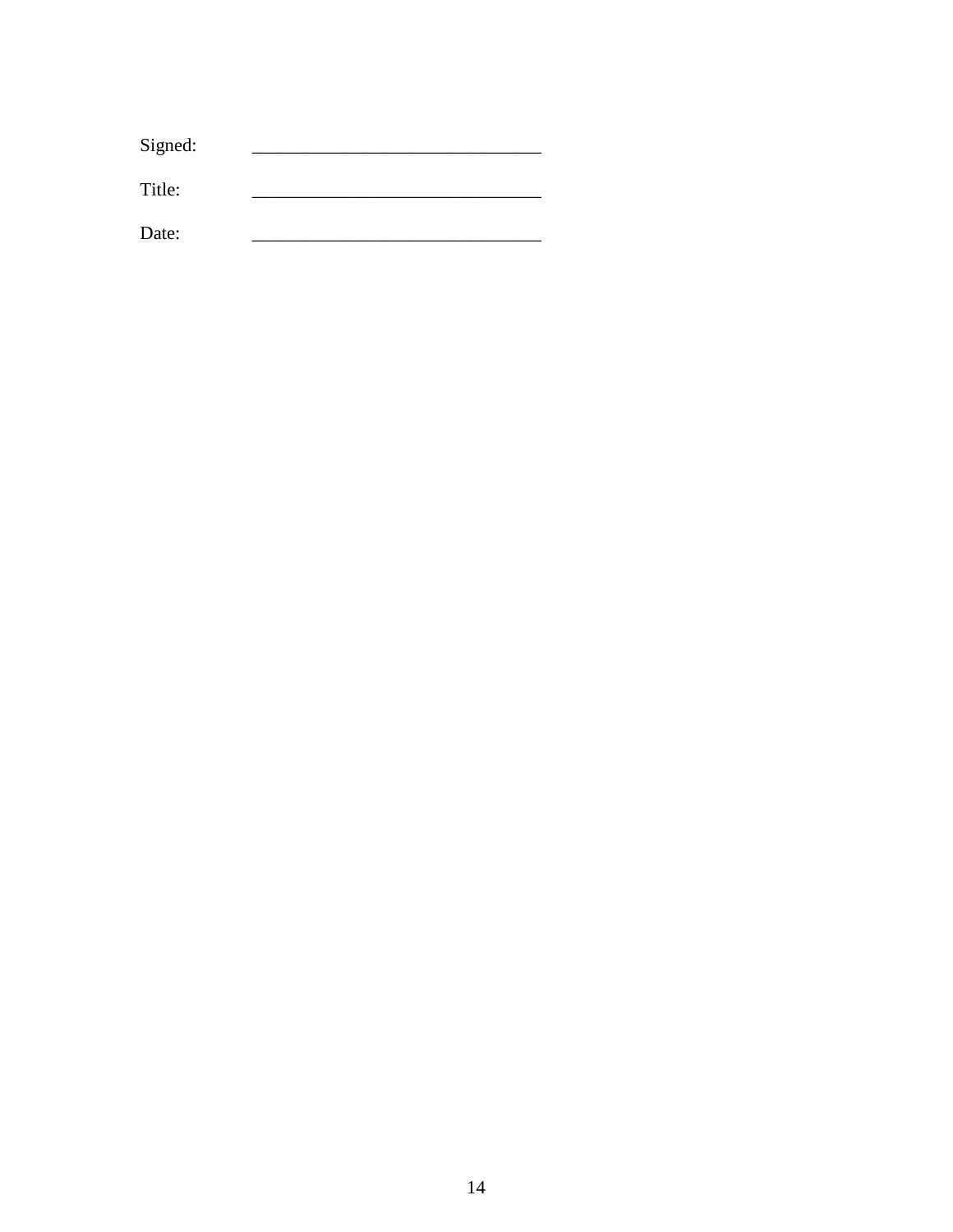#### *TEXT EXAMPLE of BCP Disclosure Statement for Introducing Firms with a Clearing Arrangement*

#### **[***Firm Name***]'s Business Continuity Planning**

[*Firm Name*] has developed a Business Continuity Plan on how we will respond to events that significantly disrupt our business. Since the timing and impact of disasters and disruptions is unpredictable, we will have to be flexible in responding to actual events as they occur. With that in mind, we are providing you with this information on our business continuity plan.

**Contacting Us** – If after a significant business disruption you cannot contact us as you usually do at [*firm phone number/email*], you should call our alternative number [*firm emergency number*] [or go to our website at {*URL*}]. If you cannot access us through either of those means, you should contact our clearing firm, [*name*] at [*clearing firm number and URL*] for instructions on how it may [*list the services your clearing firm may provide to your customers in the event of a significant business disruption; for example, provide prompt access to funds and securities, enter orders and process other trade-related, cash and security transfer transactions for your customers*]*.* 

**Our Business Continuity Plan** – We plan to quickly recover and resume business operations after a significant business disruption and respond by safeguarding our employees and property, making a financial and operational assessment, protecting the firm's books and records, and allowing our customers to transact business. In short, our business continuity plan is designed to permit our firm to resume operations as quickly as possible, given the scope and severity of the significant business disruption.

Our business continuity plan addresses: data backup and recovery; all mission critical systems; financial and operational assessments; alternative communications with customers, employees, and regulators; alternate physical location of employees; critical supplier, contractor, bank and counter-party impact; regulatory reporting; and assuring our customers prompt access to their funds and securities if we are unable to continue our business.

Our clearing firm, [*name*], backs up our important records in a geographically separate area. While every emergency situation poses unique problems based on external factors, such as time of day and the severity of the disruption, we have been advised by our clearing firm that its objective is to restore its own operations and be able to complete existing transactions and accept new transactions and payments within [*resumption time period*]. Your orders and requests for funds and securities could be delayed during this period.

**Varying Disruptions** – Significant business disruptions can vary in their scope, such as only our firm, a single building housing our firm, the business district where our firm is located, the city where we are located, or the whole region. Within each of these areas, the severity of the disruption can also vary from minimal to severe. In a disruption to only our firm or a building housing our firm, we will transfer our operations to a local site when needed and expect to recover and resume business within [*x time period*]. In a disruption affecting our business district, city, or region, we will transfer our operations to a site outside of the affected area, and recover and resume business within [*y time period*]. In either situation, we plan to continue in